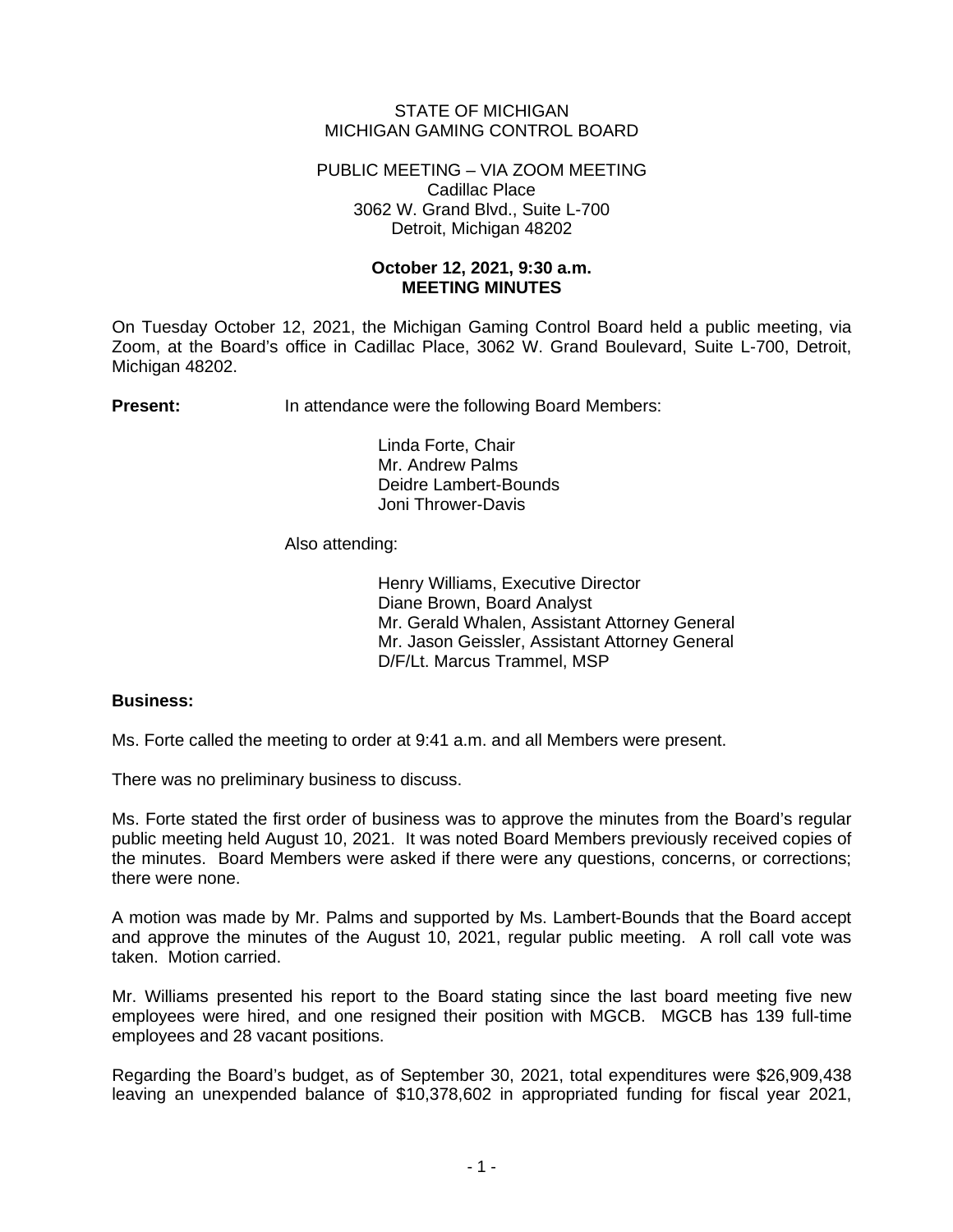which includes funds for anticipated expenditures to the Attorney General's Office and the Michigan State Police.

Mr. Williams reported the three Detroit commercial casinos continued to operate at full capacity on a 24-hour-per-day, 7-day-per-week basis.

For casino operations, in August and September 2021, the casinos reported \$113.82 million in monthly aggregate revenue in August and \$110.4 million monthly aggregate revenue in September.

For the months ending August 31, 2021, and September 30, 2021, gaming taxes for the three Detroit casinos was \$17.8 million compared to \$12.7 million for the same period in 2020.

The three Detroit casinos reported paying the State of Michigan \$193,256 million in retail sports betting taxes. For August and September 2021, the three Detroit casinos reported paying the City of Detroit \$30.1 million in wagering taxes and development agreement payments, compared to \$19.5 million for the same period in 2020.

For the months of August and September 2021, the three Detroit casinos reported paying the City of Detroit \$236,201 in retail sports betting taxes.

Mr. Williams reported revenue from the Lawful Sports Betting Act and Lawful Internet Gaming Act for January through August 2021, the total handle was \$1.88 billion for sports betting and \$666.7 million in adjusted gross receipts. Of the \$666.7 million, \$606.2 million was from internet gaming and \$60.5 million from internet sports betting. For January through August 2021 \$124 million in state taxes and payments; \$120.1 million from internet gaming and \$3.9 million from internet sports betting, have been paid. City of Detroit received \$35.5 million in taxes and fees. Tribal operator's payments through August were \$13.2 million. Mr. Williams then informed the Board of the Hold Harmless agreement clause regarding payment from the Internet Gaming fund to the City of Detroit if the City does not receive \$183 million. Since online gaming launched in the middle of the City's fiscal year, on January 22, 2021, it is estimated the Internet Gaming Fund will disburse, to the City of Detroit, approximately \$38.8 million.

Mr. Williams then went on to explain the new law signed in October 2020, regarding Disassociated Persons. Public Act 225 of 2020 signed by the Governor, allows Disassociated Persons to request removal from the lifetime ban after five years on the list. Currently there are 4,274 individuals on the list. As of September 30, 2021, the Board has received 779 applications seeking removal. Of those, 697 requests have been approved (nine have requested placement back on the list), and 36 requests were denied due to the applicants either not being eligible or not responding to information requested from the board. Forty-six requests are currently being reviewed.

Regarding the Responsible Gaming Database (RGD), which created a statewide responsible gaming database, there have been 49 applications requesting placement in the RGD. Forty-two participants have been placed on the Internet Gaming list and 41 have been placed on the Internet Sports Betting list. Seven applications received were incomplete and were returned for additional information.

Mr. Williams informed the Board that effective December 2019, the Gaming Control and Revenue Act was signed into law which allows the board to consider a waiver of misdemeanor convictions of at least ten years old for occupational license applications. This is providing the applicant does not pose a threat to the integrity of gaming, the applicant's conviction did not involve gambling,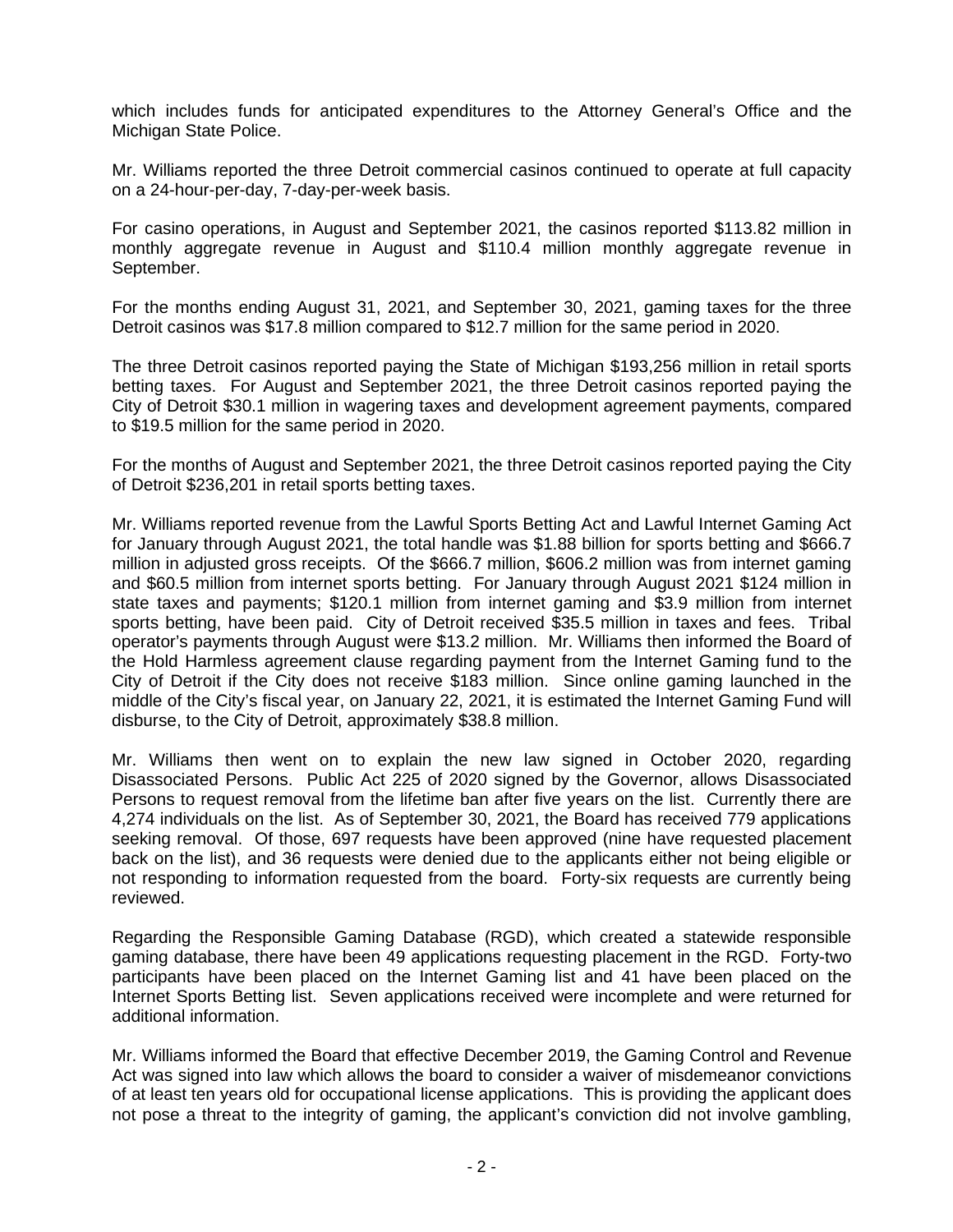dishonesty, theft, or fraud; and the applicant is otherwise eligible and suitable. To date the Board has issued 14 waivers and denied two. In addition, one vendor was also given a waiver of criminal conviction.

Mr. Williams then turned the meeting over to Lab Manager Rob Franklin for a presentation on new online technology and services provided by supplier GeoComply.

For Michigan State Police, Mr. Williams referred the Board to their copy of his report. Due to the report containing propriety and investigation information, Mr. Williams did not disclose in the public forum.

Next, the Board considered for approval, the recommendation of the Executive Director and the Casino Operations Division's Employee Licensing staff regarding the 121 Level 1 and Level 2 occupational license applications.

There being no questions from Board Members, it was moved by Ms. Lambert-Bounds and supported by Ms. Davis that the Board enter an Order accepting and adopting the recommendation. A roll call vote was taken. Motion carried.

Next on the agenda for consideration was the Licensing & Investigations Division's recommendation regarding the pending supplier application requests of AlchemyBet Limited; Amelco UK Limited; Boom Shakalaka, Inc.; Crown Michigan Gaming, LLC d/b/a DraftKings; Design Works Gaming Michigan LLC; GeoComply Solutions Inc.; Golden Nugget Online Gaming, LLC; Oddsworks, Inc. d/b/a Oddsworks; Rush Street Interactive Michigan, LLC; SportsContentCo, LLC; TSG Interactive US Services Limited d/b/a FoxBet; and White Hat Gaming. There were no questions from Board Members. Ms. Davis made the motion that the Board approved the supplier license requests which was supported by Mr. Palms. A roll call vote was taken. Motion carried.

Next agenda item was consideration of the Licensing & Investigations Division's recommendations regarding the pending supplier license renewal requests of A.J.R. Equities, Inc.; Concept 3 LLC; Core Electric Company, Inc.; Dee Cramer, Inc.; Del Bene Produce, Inc.; Diversified Construction Specialists, Inc.; Gaming Partners International USA, Inc. d/b/a GPI; Greektown Propco LLC; JMC Electrical Contractor, LLC d/b/a JMC Technology Group; Premier Services Group, LLC; Socios Holdings, Inc. d/b/a Quality Meats & Culinary Specialties; The United States Playing Card Company with New Key Persons Arnaud Jean-Louis De Cartier De Marchienne, Louis Emile A De Cartier De Marchienne, and Baptiste GCG De Cartier De Marchienne; and Turner Electric Services, LLC.

There being no questions from Board Members, Ms. Lambert-Bounds supported the motion put forth by Mr. Palms that the Board enter Orders finding the suppliers and their qualifiers eligible and suitable for license renewal and, accordingly, grant the requests for a one-year period. A roll call vote was taken. Motion carried.

The following item was consideration of the withdrawal requests of supplier licensees Homespun Furniture, Inc. and LLP Services, Inc. There were no questions from Board Members. Ms. Lambert-Bounds put forth the motion for approval which was supported by Ms. Davis. A roll call vote was taken. Motion carried.

The Board then considered the Casino Operation's Division recommendation regarding the Acknowledgement of Violation of Supplier Licensee, BetMGM, LLC d/b/a Roar Digital. There